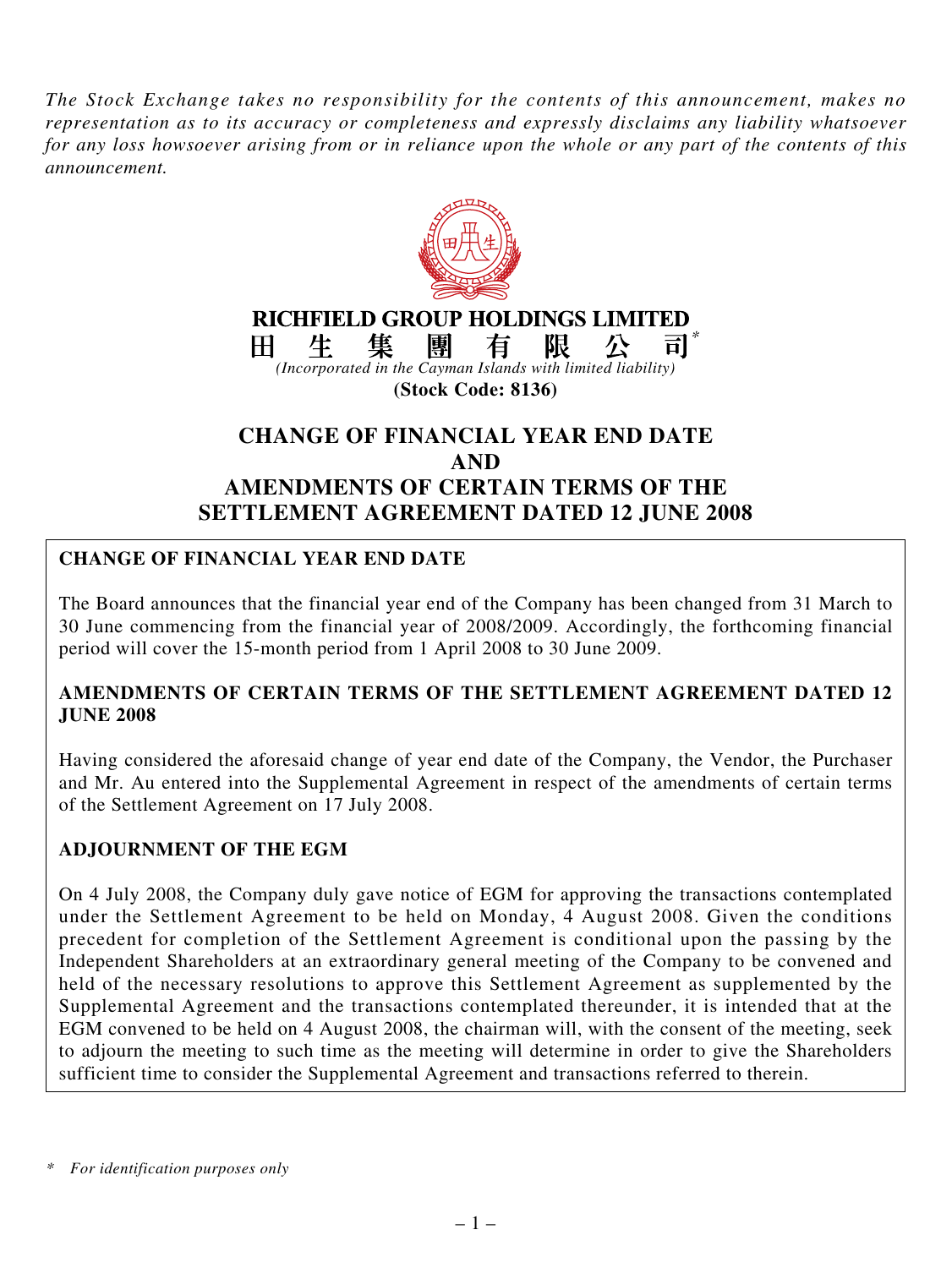A supplementary circular containing, among other things, (i) additional information about the Supplemental Agreement; (ii) advice from the independent board committee; and (iii) advice from the independent financial adviser shall be despatched to the Shareholders as soon as practicable. A notice of the adjourned EGM and the new form of proxy for the adjourned EGM shall be despatched to the Shareholders as soon as the date and time of the adjourned EGM has been fixed at the EGM to be held on 4 August 2008.

Reference is made to the announcement of Richfield Group Holdings Limited (the "Company") dated 13 June 2008 and the circular of the Company dated 4 July 2008 (the "Circular") in relation to, among other things, the transactions contemplated under the settlement and amendment agreement dated 12 June 2008 entered into among Richfield (Holdings) Limited, Vastwood Limited and Mr. Au Wing Wah. Unless otherwise defined herein, capitalized terms used herein shall have the same meaning as those defined in the Circular.

# **CHANGE OF FINANCIAL YEAR END DATE**

The board (the "Board") of directors of the Company announces that the financial year end of the Company has been changed from 31 March to 30 June commencing from the financial year of 2008/2009. Accordingly, the forthcoming financial period will cover the 15-month period from 1 April 2008 to 30 June 2009.

Following this change, the Company's forthcoming results announcements will be released as follows:

- 1. the preliminary announcements containing the unaudited results of the Group for the three (3) months ended 30 June 2008, six (6) months ending 30 September 2008, nine (9) months ending 31 December 2008 and twelve (12) months ending 31 March 2009 and the relevant reports for such periods will be published and despatched to the Shareholders within 45 days after the end of each of those periods. The unaudited results for the three (3) months ended 30 June 2007, six (6) months ended 30 September 2007, nine (9) months ended 31 December 2007 and the audited results for the twelve (12) months ended 31 March 2008 will be disclosed as comparative figures for the results for the three (3) months ended 30 June 2008, six (6) months ending 30 September 2008, nine (9) months ending 31 December 2008 and twelve (12) months ending 31 March 2009 respectively; and
- 2. The preliminary announcement containing the audited results of the Group for the fifteen (15) months ending 30 June 2009 and the relevant annual report of the Company containing the audited financial statements for the same period will be published and despatched to the Shareholders on or before 30 September 2009. The audited financial statements for the twelve (12) months ended 31 March 2008 will be disclosed as comparative figures for the financial statements for the fifteen (15) months ending 30 June 2009.

Richfield Realty has become the subsidiary of the Company since 29 May 2007 and the result of the Richfield Realty is required to be consolidated into the Company's consolidated financial statements. In order to align with the business cycle of the property consolidation, assembly and redevelopment projects of Richfield Realty, the change of the financial year end date of the Group is proposed to associate with the principal operations of the Company's newly acquired property trading business carried out by Richfield Realty. The Board considers that the changing of the financial year end date would enable the Group to better utilize its resources and facilitate better planning and operational processes of the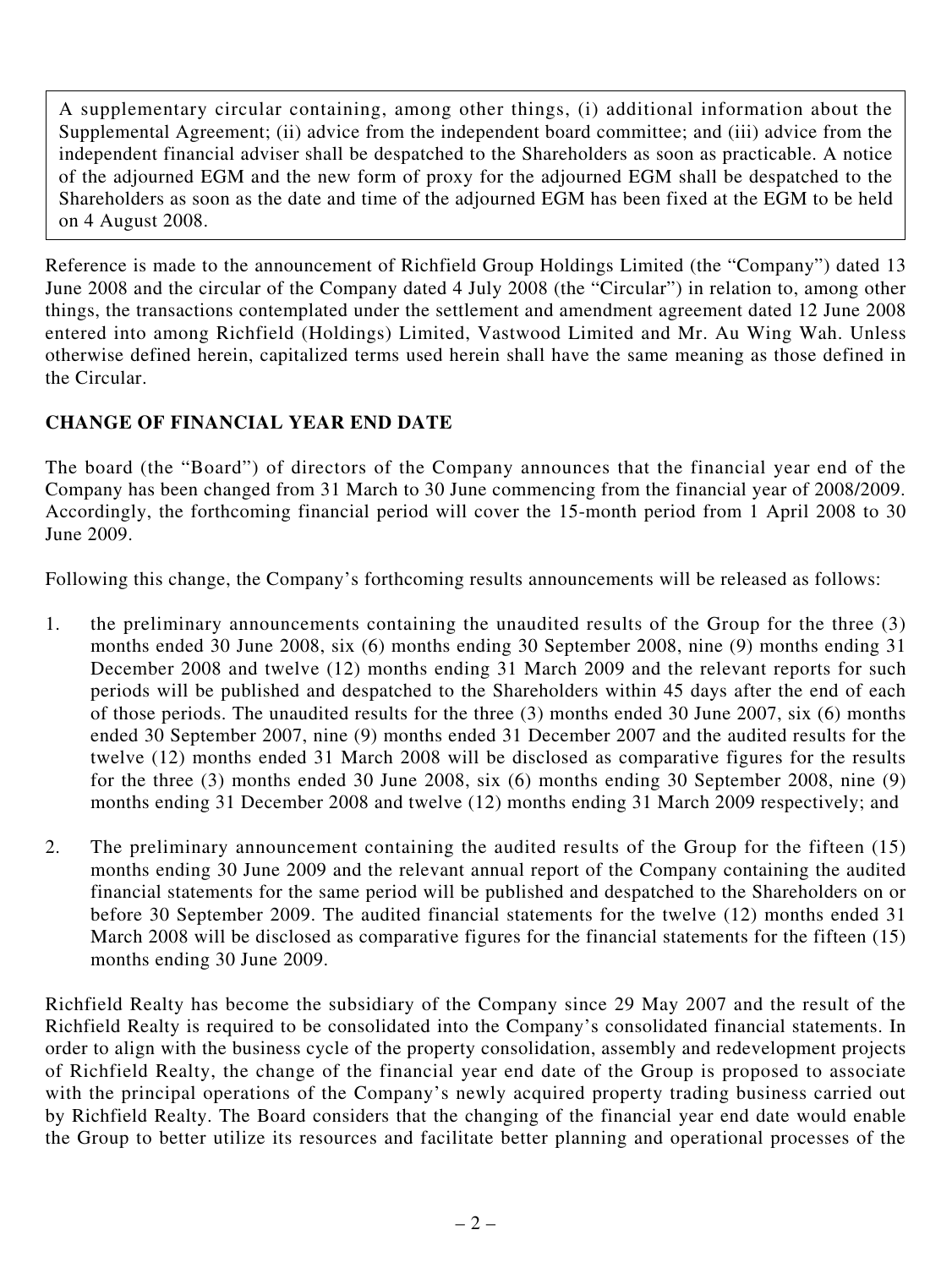Group. The Board does not foresee any material adverse impact on the Group as a result of the change of financial year end date. The legal adviser of the Company as to the Cayman Islands law has advised that the Board has the power to change the financial year end date of the Company.

### **AMENDMENTS OF CERTAIN TERMS OF THE SETTLEMENT AGREEMENT DATED 12 JUNE 2008**

Having considered the aforesaid change of year end date of the Company, the Vendor, the Purchaser and Mr. Au entered into the supplemental agreement (the "Supplemental Agreement") in respect of the amendments of certain terms of the Settlement Agreement on 17 July 2008.

Pursuant to the Supplemental Agreement, amendments are made to the terms in respect of the New Guaranteed Profit as amended by the previous Settlement Agreement that the guarantee period for the New Guaranteed Profit has been changed from 1 April 2008 to 31 March 2011 to 1 July 2008 to 30 June 2011.

Accordingly, amendments are also made to the terms in relation to the First Actual Profit, the Second Actual Profit and the Third Actual Profit. Pursuant to the Supplemental Agreement, the First Actual Profit refers to the actual audited net profits before payment of the bonus payable to the management of Richfield Realty (if any) and after tax and any extraordinary or exceptional items of Richfield Realty for the year ending 30 June 2009 instead of which on 31 March 2009 as stated in the Settlement Agreement.

The Second Actual Profit refers to the actual audited net profits before payment of the bonus payable to the management of Richfield Realty (if any) and after tax and any extraordinary or exceptional items of Richfield Realty for the two years ending 30 June 2010 instead of which on 31 March 2010 as stated in the Settlement Agreement.

Amendments are made to the terms in respect of the Third Actual Profit as stated in previous Settlement Agreement that actual audited net profit before payment of the bonus payable to the management of Richfield Realty (if any) and after tax and any extraordinary or exceptional items of Richfield Realty for the three years ending 31 March 2011 has been changed to for the three years ending 30 June 2011.

The conditions precedent for completion of the Settlement Agreement has also been amended such that completion of the Settlement Agreement is conditional upon the passing by the Independent Shareholders at an extraordinary general meeting of the Company to be convened and held of the necessary resolutions to approve the Settlement Agreement as supplemented by the Supplemental Agreement and the transactions contemplated thereunder.

Saved for the amendments as disclosed above, no further material amendments have been made to the Settlement Agreement. Further details of the Supplemental Agreement will be disclosed to the Shareholders in the supplementary circular as soon as practicable.

The Board considers that the entering of the Supplemental Agreement is to align with the new financial year end date, being 30 June commencing from 2008/2009. The amendments in the Supplemental Agreement will enable the Company to rationalize its internal resources and facilitate the preparation and update of the First Actual Profit, Second Actual Profit and the New Guaranteed Profit. The Directors consider that the terms of the Supplemental Agreement are fair and reasonable and in the interests of the Company so far as the Shareholders as a whole.